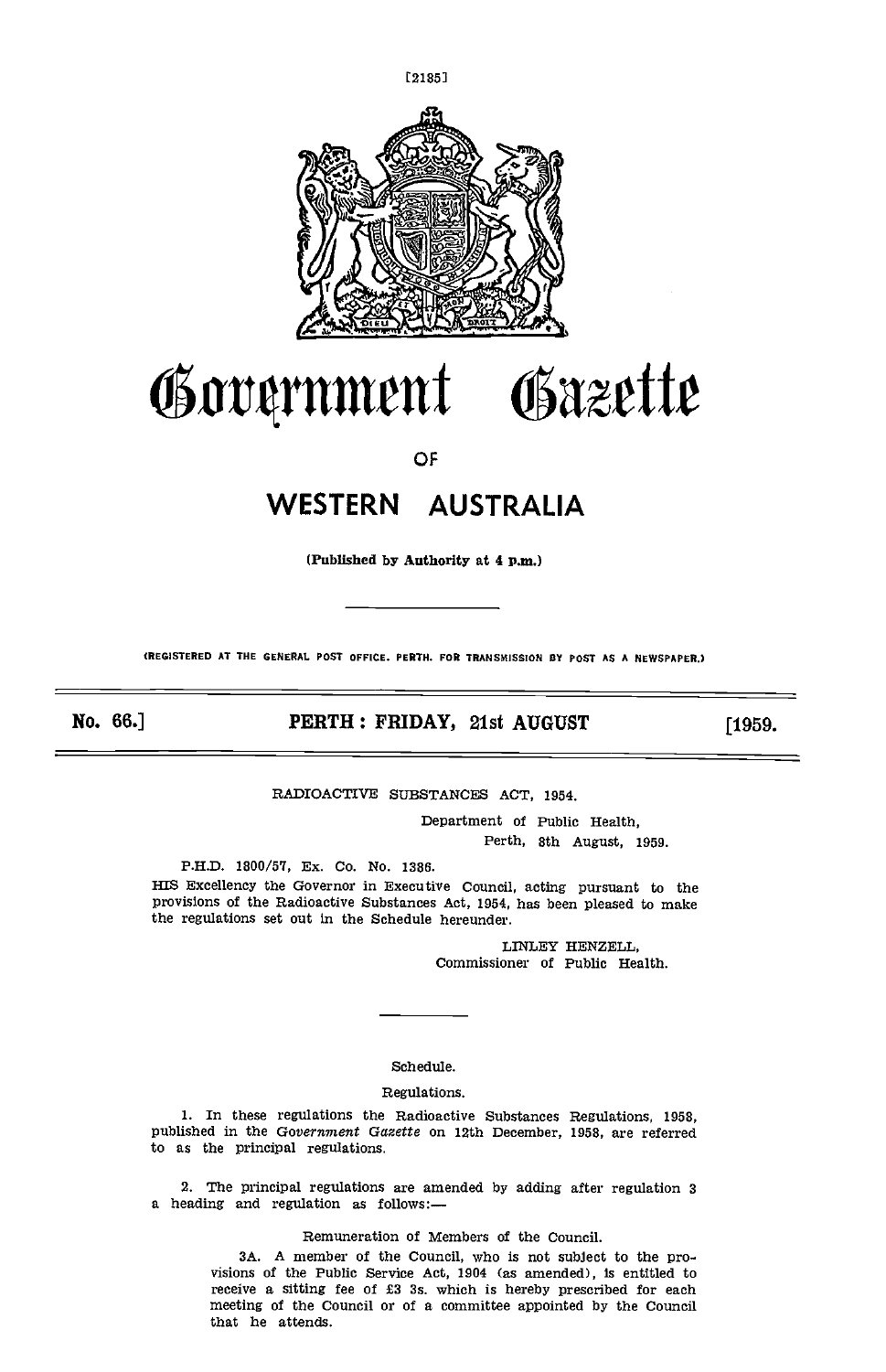#### MUNICIPAL CORPORATIONS ACT, 1906. City of South Perth---By-law No. 1. Classification of Districts (Amendment).

L.G. 580/55.

PURSUANT to the powers in that behalf contained In the Municipal Corporations Act, 1906, the Mayor and Councillors of the City of South Perth hereby order that By-law No. 1 (classification of Districts) be amended as follows:- 1. Clause 1 is repealed and a new clause is substituted in lieu thereof as follows:-

1. (a) All those parts of the district specified In the Schedule hereto shall be Business Districts.

#### Special Business Zone A.

Lot 616 of Calming Location 37 at the corner of Bradshaw Crescent and Welwyn Avenue shall be a Special Business District Zone A.

Special Business Zone B.

Lot 54, Melville Parade, corner of Preston Street, and lots 1, 2, and 3, Preston Street, Como, Location 40 shall be a Special Business Zone B.

The whole of the district other than Business Districts and Special Business Districts shall be a Residential District.

2, After clause three the following clauses are inserted:-

11. No part of the Special Business Zone A mentioned in paragraph (b) of clause one of this by-law shall be used for any purpose other than one or more of the following purposes, namely, a picture theatre, a picture theatre shop, and a car park.

12. No part of the Special Business Zone B mentioned in para-<br>graph (c) of clause one of this by-law shall be used for any purpose<br>other than a motel site.

It is further ordered that claims for compensation by reason of the operation of this amending by-law shall be made not later than six months from the date on which it is first published in the Government Gazette.

Made and passed by the South Perth Municipal Council on the 24th

W. C. G. THOMAS, [L.S.] W. C. G. THOMAS, Mayor.

E. J. JOHNSON,

Town Clerk.

Recommended-

(Sgd.) L. A. LOGAN, Minister for Local Government.

Approved by His Excellency the Governor in Executive Council this 5th day of August, 1959.<br>(Sgd.) R. H. DOIG, Clerk of the Council.

MUNICIPAL CORPORATIONS ACT, 1906. Municipality of Geraldton. Building Line By-law No. 1.

L.G. 554/53.<br>A By-law of the Municipality of Geraldton made under subsection 52 of section A By-law of the Municipality of Geraldton made under subsection 52 of section 180 of the Municipal Corporations Act, 1906, and numbered Building Line By-law No, 1 for the Making and Fixing of Building Lines.

IN pursuance of the powers conferred by the said Act the Mayor and Coun-cillors of the Municipality of Geraldton order as follows:-

1. A building line is hereby made and fixed on the westerly side of Keane Street within the said Municipality between Carson Terrace and Eliot Street as shown on the plan in the First Schedule hereto.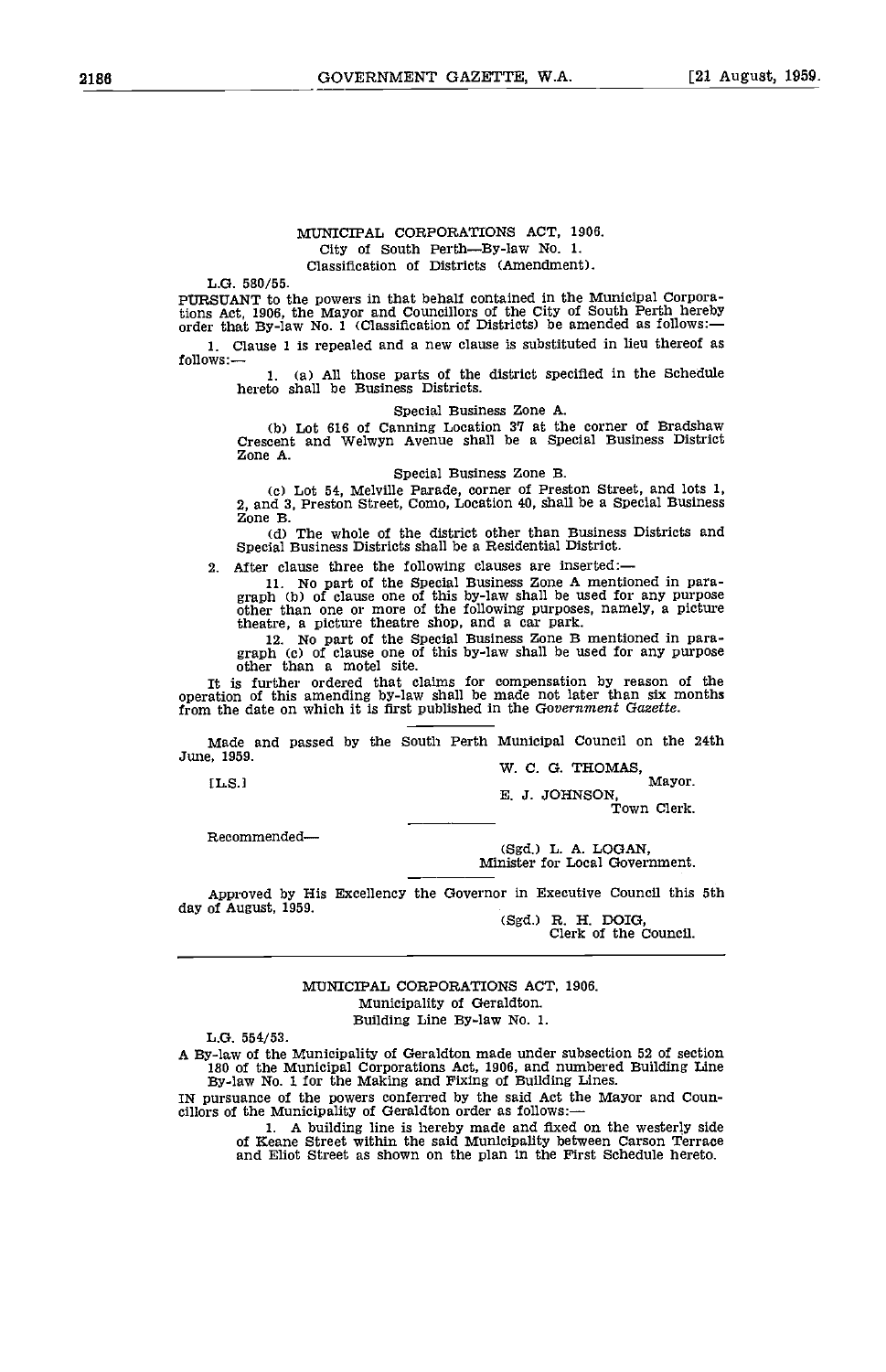Building lines are hereby made and fixed on each side of Cathedral Avenue within the said Municipality between Marine Terrace and Sanford Street as shown on the plan in the Second Schedule hereto.

A building line is hereby made and fixed on the north-easterly side of Cathedral Avenue within the said Municipality between Maitland Street and Carson Terrace as shown on the plan in the Third Schedule hereto.

Building lines are hereby made and fixed on each side of Eleanor Street within the said Municipality between Cathedral Avenue and Forrest Street as shown on the plan in the Fourth Schedule hereto.

A building line is hereby made and fixed on the north-easterly side of Durlacher Street within the said Municipality between Sanford Street and Eleanor Street as shown on the plan in the Fifth Schedule hereto.

Building lines are hereby made and fixed on portion of each side of Forrest Street within the said Municipality between Sanford Street and North-west Coastal Highway as shown on the plan In the Sixth Schedule hereto.

Building lines are hereby made and fixed on portion of each side of Lorna Street within the said Municipality between Dean Street and Trlgg Street as shown on the plan in the Seventh Schedule hereto.

Building lines are hereby made and fixed on portion of each side of Hilda Street within the said Municipality between Dean Street and Trigg Street as shown on the plan in the Eighth Schedule hereto.

Building lines are hereby made and fixed on the south-easterly side and on portion of the north-westerly side of Sanford Street within the said Municipality between Durlacher Street and Forrest Street as shown on the plan in the Ninth Schedule hereto.

Municipality of Geraldton is the responsible authority for the enforcement of the observance of this by-law.

The time limited to this by-law for the purposes of section 11 of the Town Planning and Development Act, 1928-1957, is seven calen-<br>dar months from the publication of this by-law in the Government<br>Gazette.

Passed by resolution of the Municipality of Geraldton on the 10th day of September, 1958.

C. S. EADON-CLARKE,<br>Mayor

[L.S.} Mayor. L. V. CAUDWELL

Town Clerk.

Recommended

(Sgd.) L. A. LOGAN, Minister for Local Government.

Approved by His Excellency the Governor in Executive Council this 5th day of August, 1959. day of August, 1959.<br>
(Sgd.) R. H. DOIG,<br>
Clerk of Council.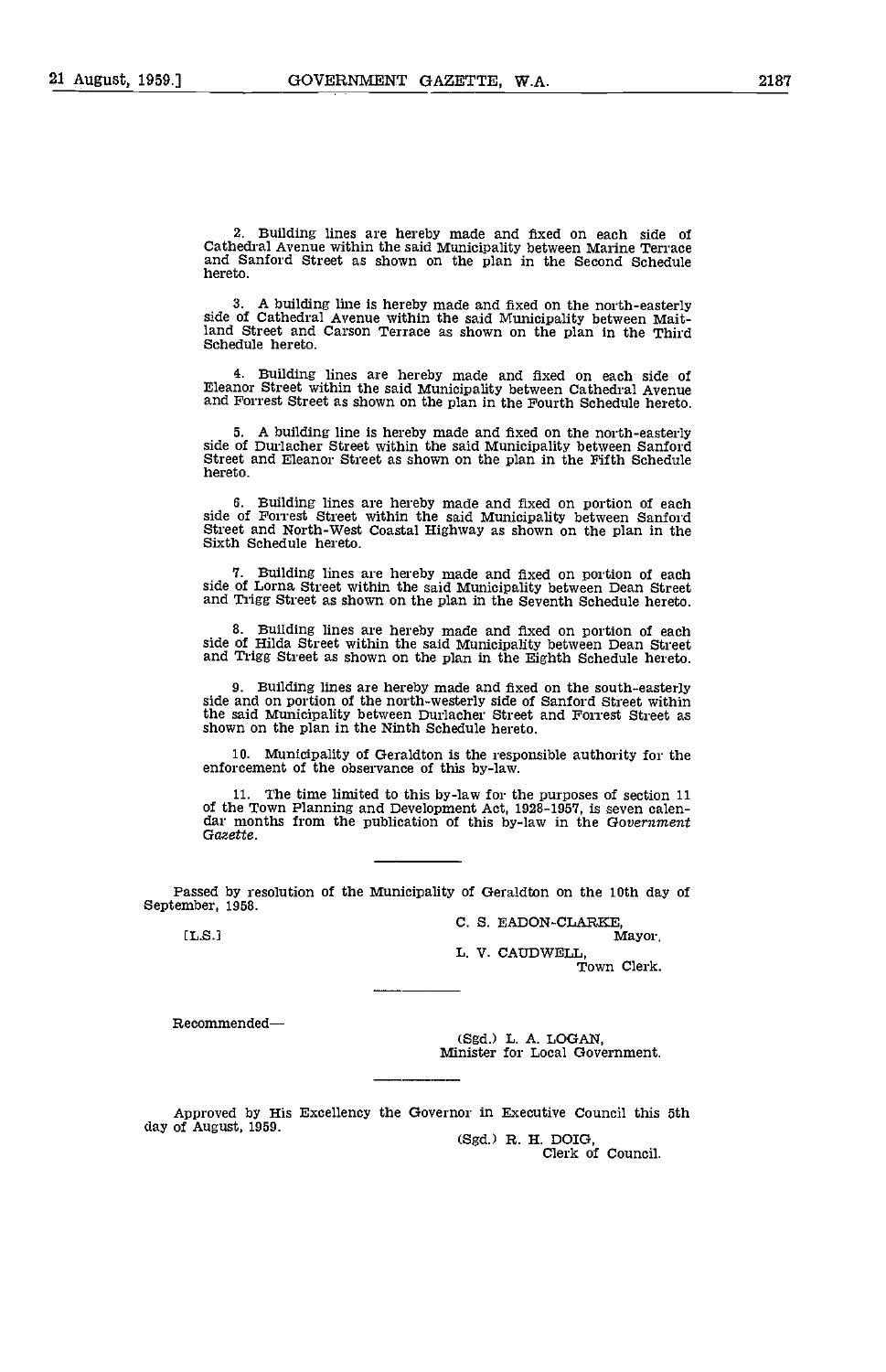

The First Schedule.

All dimensions shown in links. Amended building lines shown by dotted lines.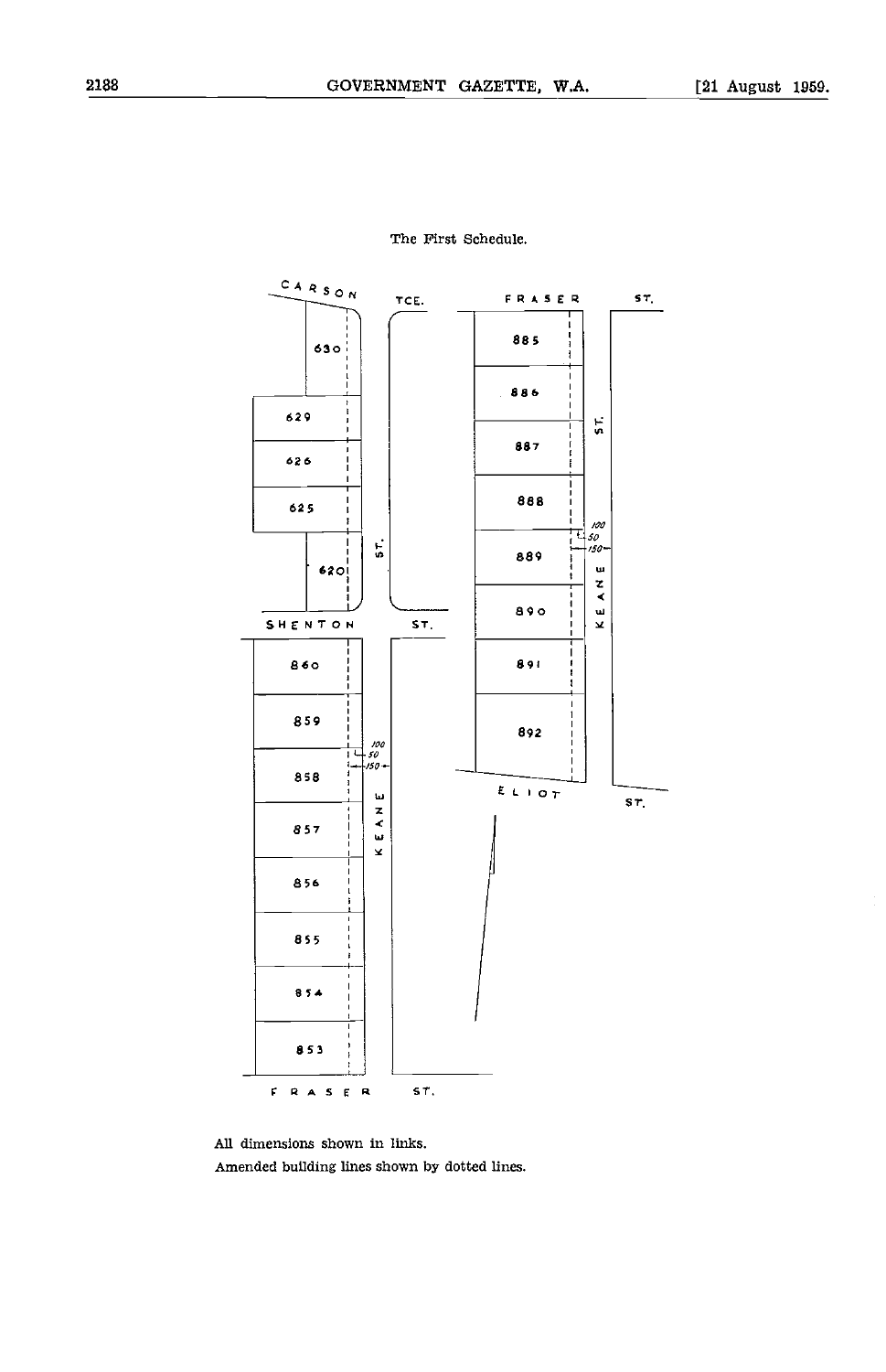The Second Schedule.



All dimensions shown in links. Amended building lines shown by dotted lines.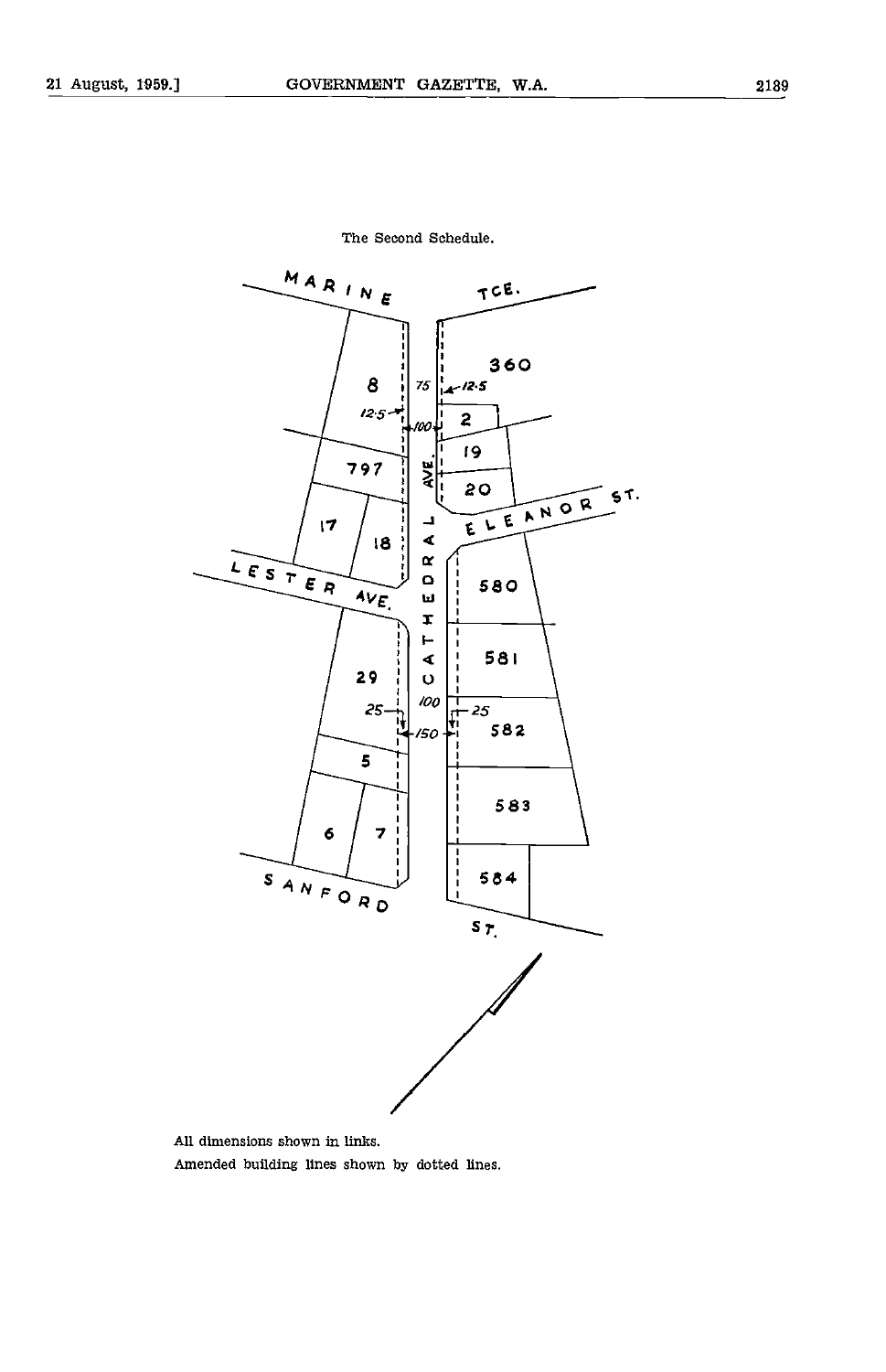The Third Schedule:



All dimensions shown in links. Amended building lines shown by dotted lines.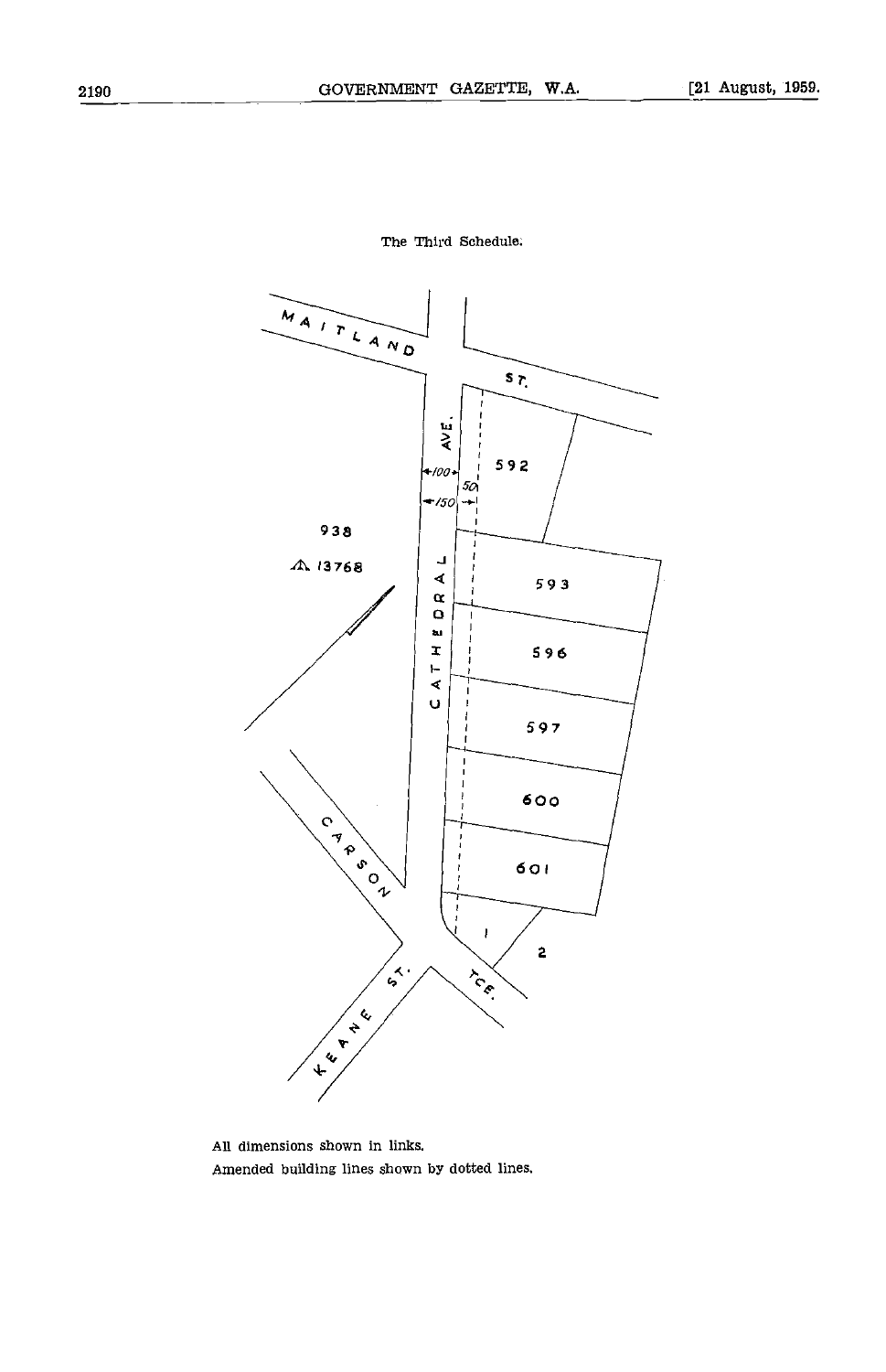

All dimensions shown in links. Amended building lines shown by dotted lines.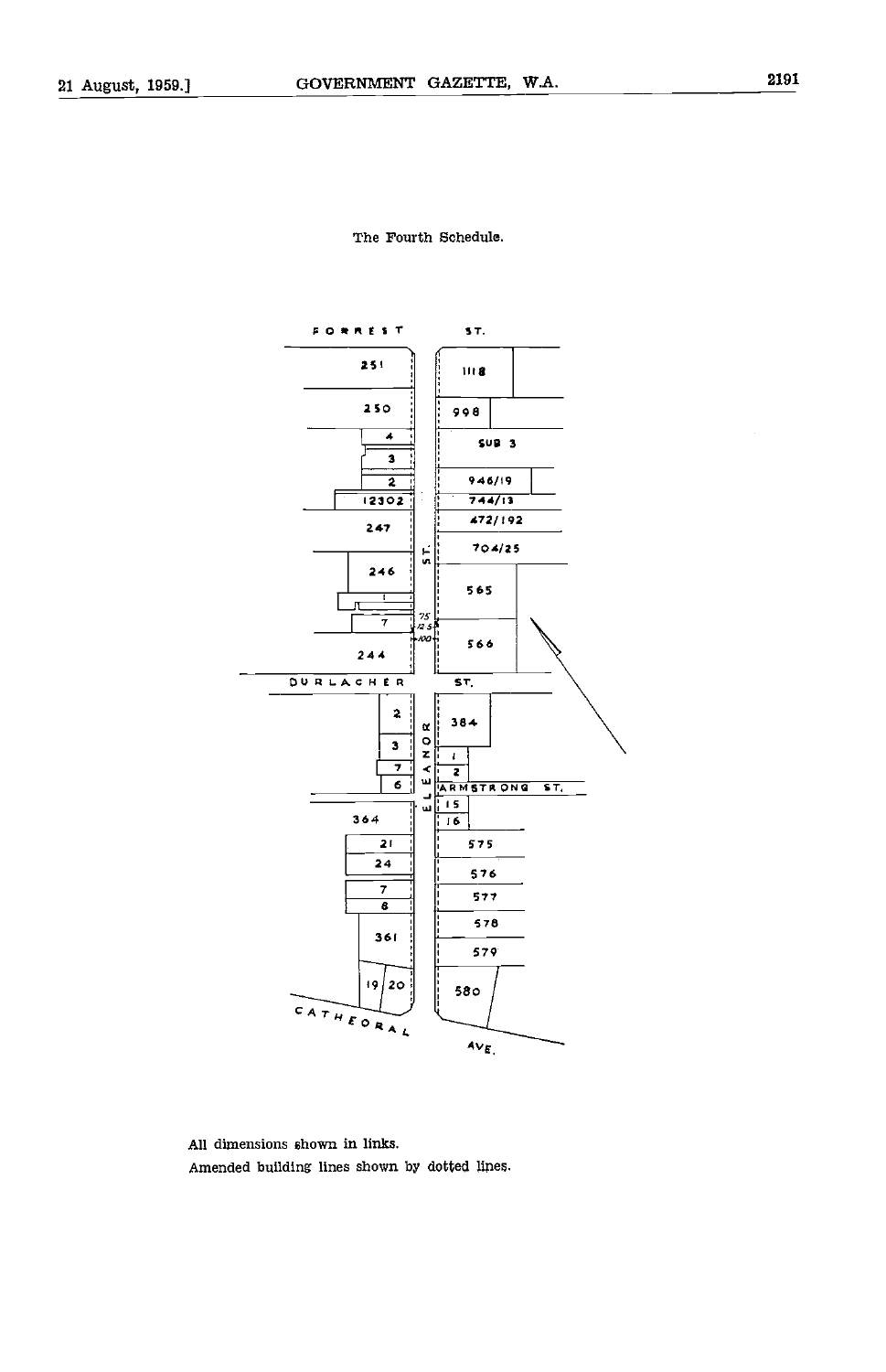The Fifth Schedule.



All dimensions shown in links. Amended building lines shown by dotted lines.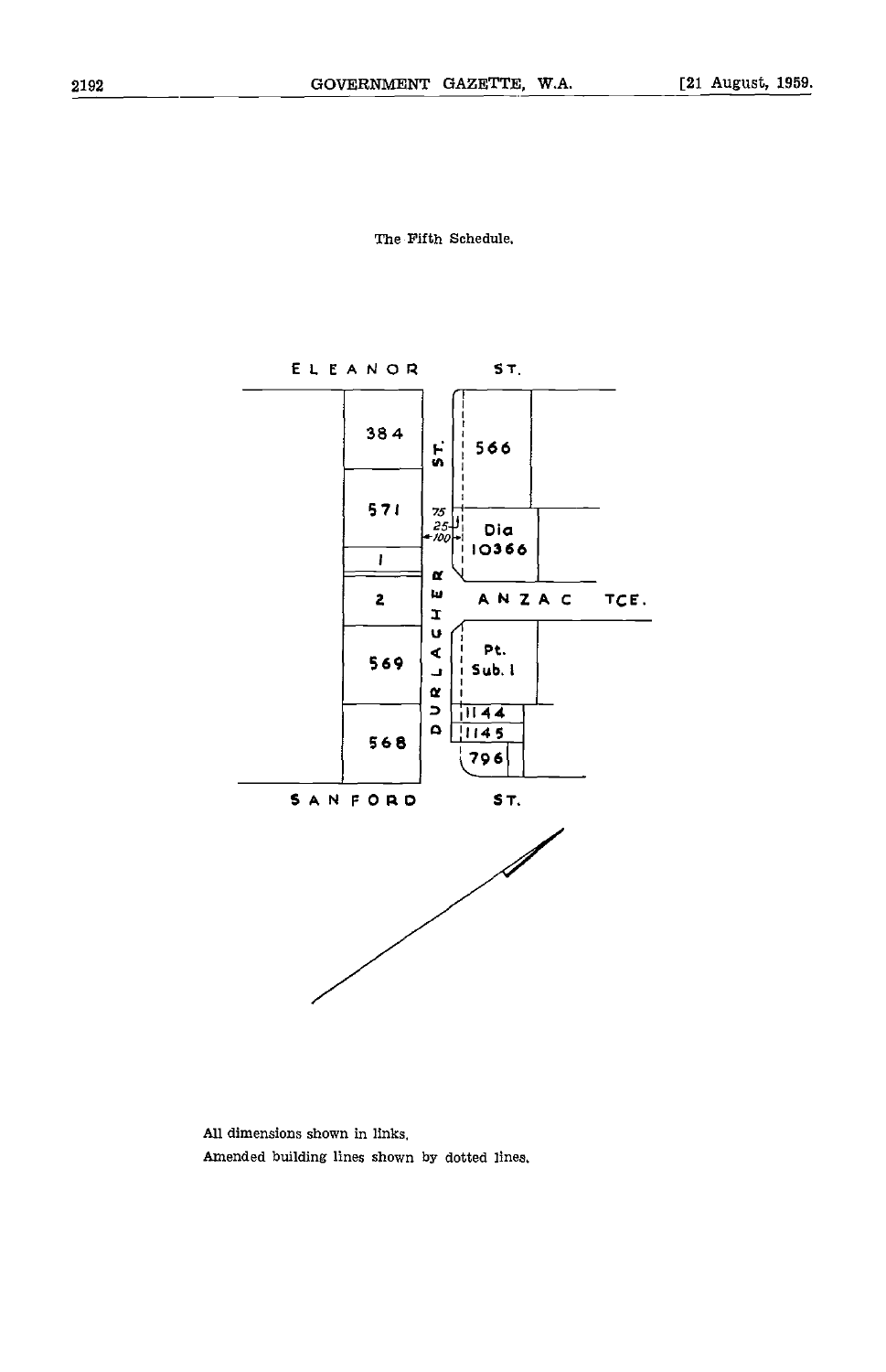The Sixth Schedule.



All dimensions shown in links. Amended building lines shown by dotted lines.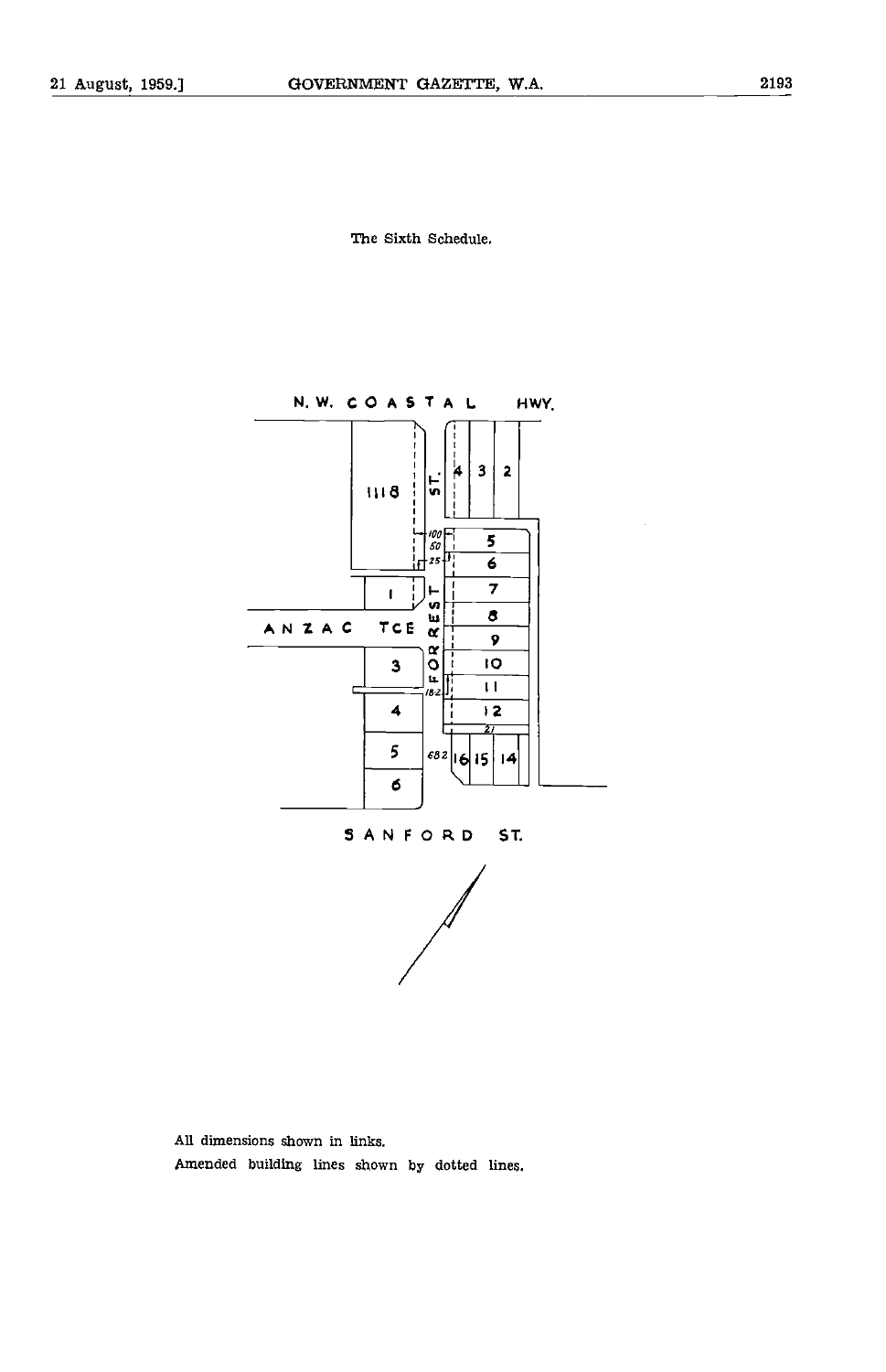The Seventh Schedule.



All dimensions shown in links. Amended building lines shown by dotted lines.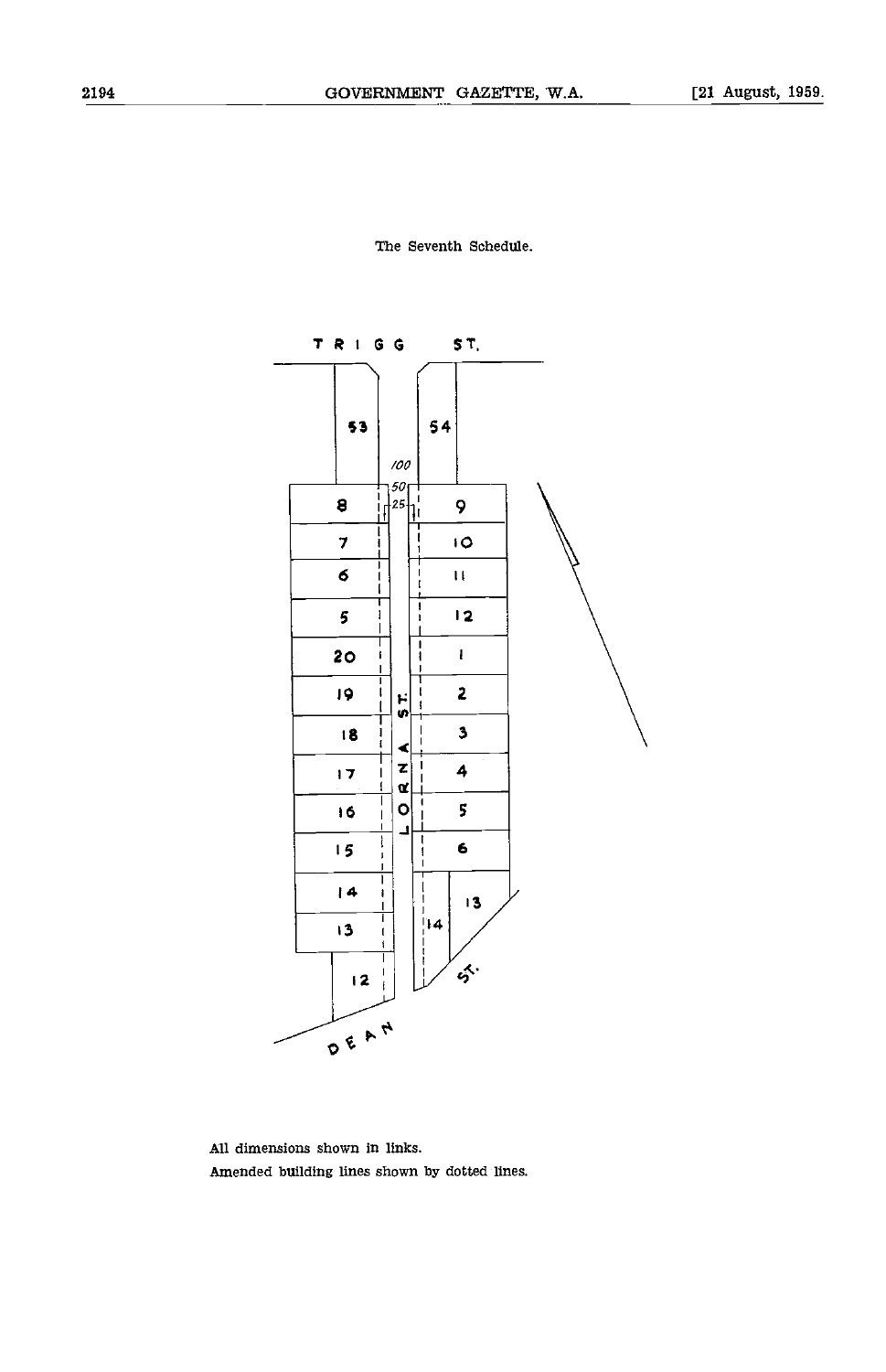The Eighth Schedule.



All dimensions shown in links. Amended building lines shown by dotted lines.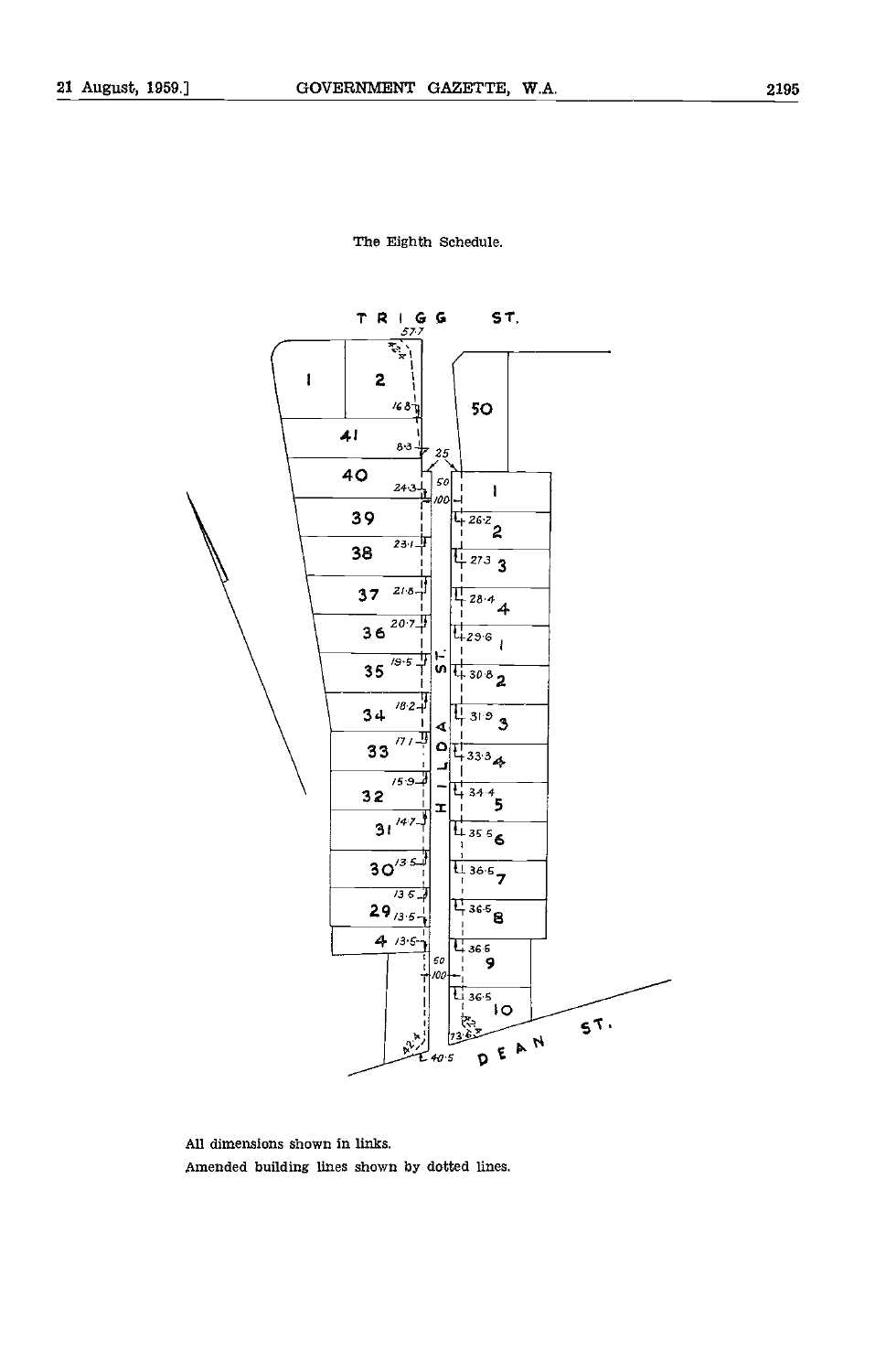[21 August, 1959.

The Ninth Schedule.



All dimensions shown in links. Amended building lines shown by dotted lines.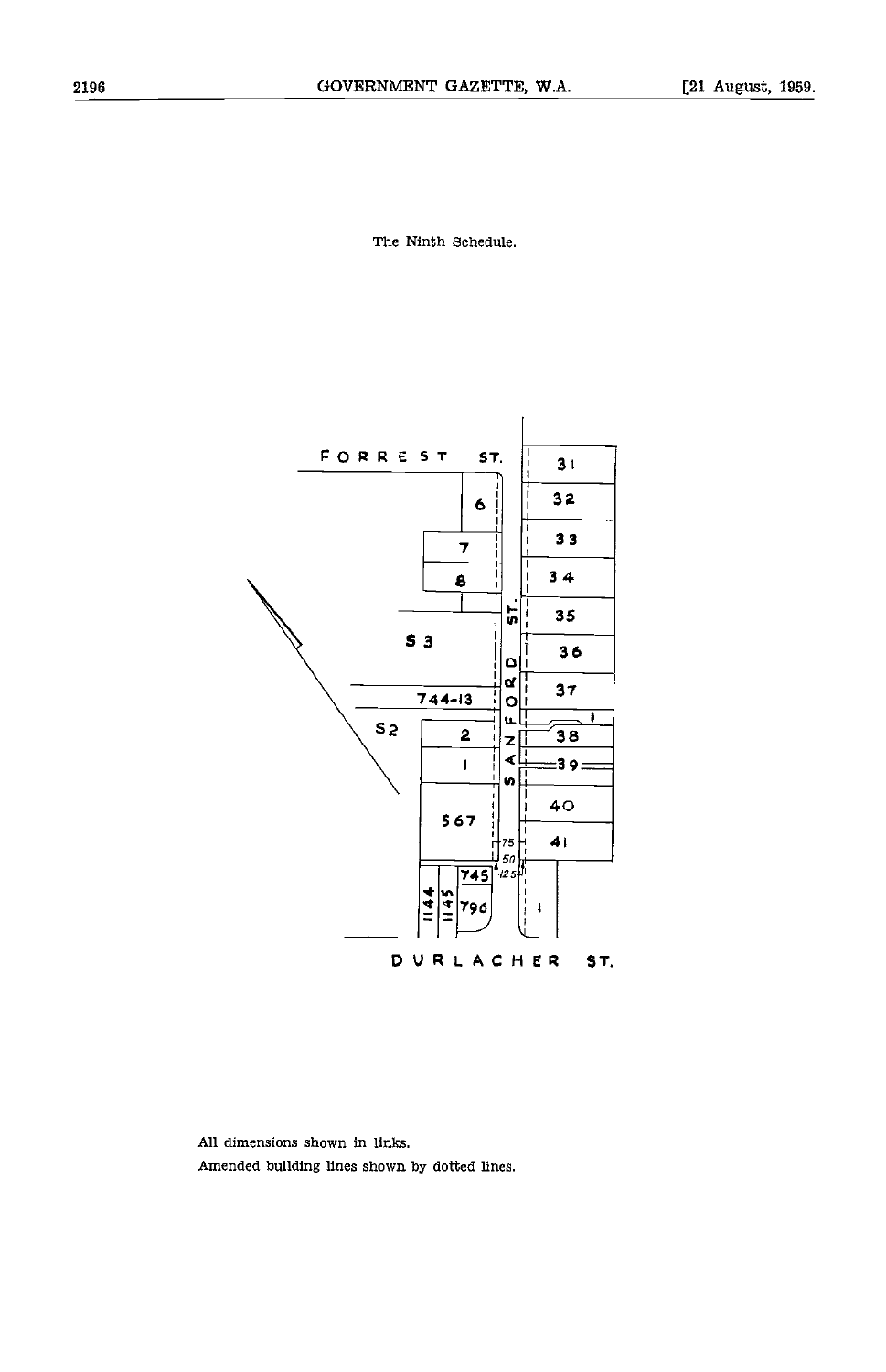L.G. 307/59.

IN pursuance of the powers in that behalf contained in the Road Districts Act, 1919, the Canning Road Board hereby makes the following by-law to regulate hawkers and stalls.

1. In this by-law

"Board" means the Canning Road Board;

"District" means the Canning Road District;

"hawker" has the meaning defined in section 201 (41) of the Road Districts Act, 1919-1956;

"secretary" means the secretary or acting-secretary of the Board;<br>"stall" means a movable or temporarily fixed stall for the sale of any "statle of means a movement of the sale of meat, fish, poultry, game, fruit, vegetables, drink, eatables or articles of merchandise;

"stall-keeper" means a person who conducts a stall.

2. No person shall act as a hawker within the District unless he holds a current license from the Board so to do.

3. Subject to clause 9 of this by-law no person shall conduct a stall in any street or way within the District.

4. No person shall conduct a stall on or near any street or way within the District unless he holds a current license from the Board so to do and no stall shall be erected within 15 feet of the road alignment or such further distance Act, 1928-1953, and, subject to clause 9 of this by-law, no such license shall be granted for a stall on land which is zoned for residential purposes.

5. (1) A person who wishes to obtain a hawker's license shall apply there-<br>for in writing to the secretary stating the kind of merchandise in which he<br>wishes to deal, the type of vehicle or other means of conveyance to be for the transport of his merchandise and the period for which he desires the license.

(2) A person who wishes to obtain a stall-keeper's license shall apply there-<br>for in writing to the secretary stating the kind of merchandise in which he<br>wishes to deal, the type of stall which he wishes to use with partic conduct the stall and the period for which he desires the license.

6. (1) Licenses shall be in such one of the forms set out in Schedule "A" hereto as shall be applicable, and, subject to clause 9 of this by-law, the fees set out in Schedule "C" hereto shall be paid by the licensee to the Board on the issuing thereof.

(2) No license shall be transferable.

A license shall be valid only as to the merchandise described therein and in the case of the stall-keeper's license only as to the place or places de- scribed therein.

7. The Board may refuse to issue a license for any of the following reasons :-

That the person concerned had been convicted of a crime or serious offence.

That he had previously been convicted of an offence against the Hawking By-laws.

That he is an undischarged bankrupt.

8. The Board may cancel a license if, in the opinion of the Board, the holder of a license is not a suitable person to hold a license and upon cancellation the holder thereof shall forthwith return the license to the secre

9. Notwithstanding the provisions of clause 3, clause 4, and clause 6 (1) of this by-law the Board may grant without fee licenses to conduct stalls in any street or way or on any land for any period specified in such a license if such stalls are conducted solely for the purpose of raising money for religious or charitable purposes.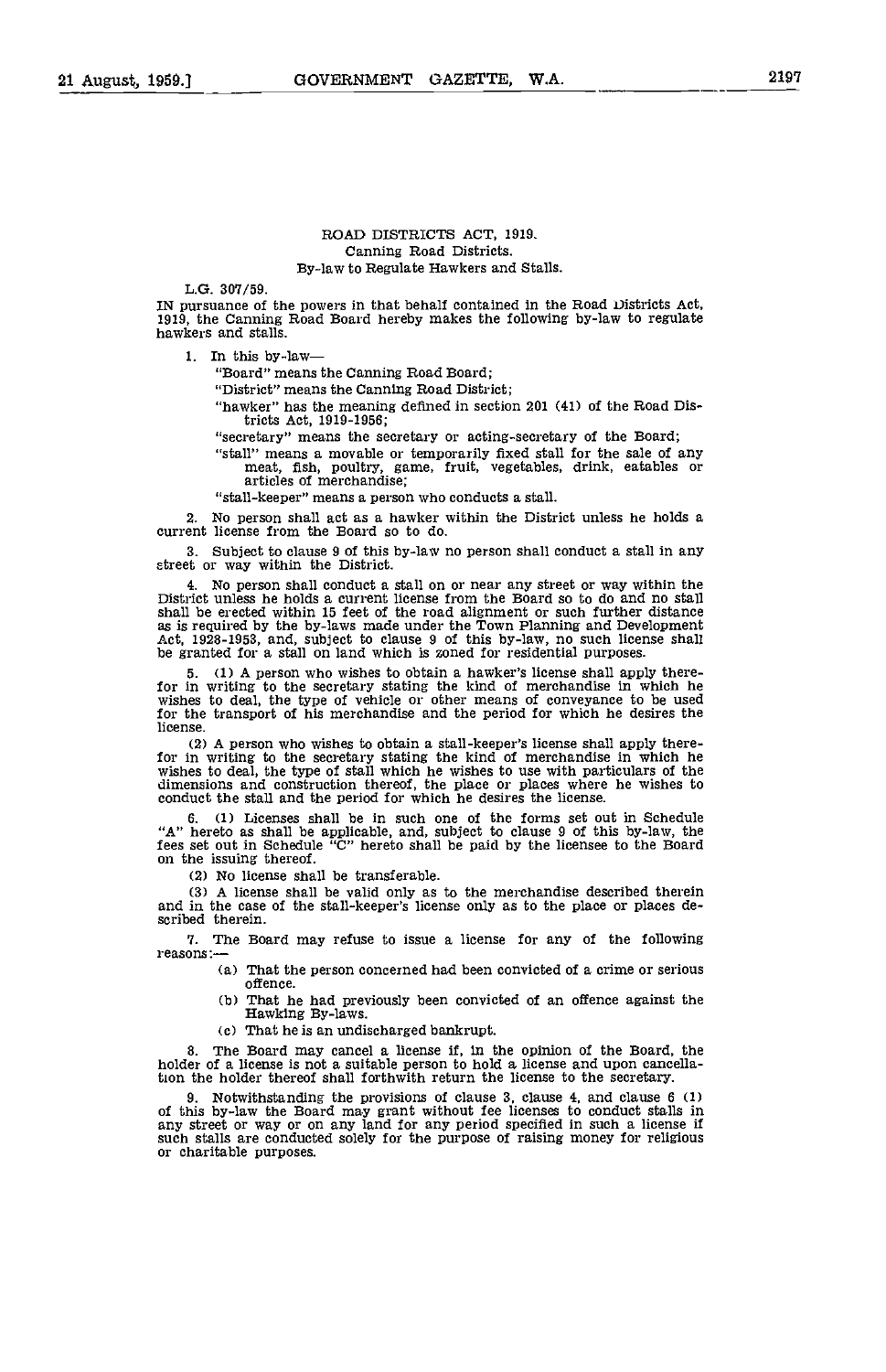No hawker shall ply his trade in Albany Highway, within the bound- aries of the Canning Road District.

11. No hawker shall ply his trade between the hour of sunset on any day and the hour of sunrise on the next following day.

12. No hawker or stall-keeper shall shout his wares or make or cause to be made any outcry, noise or disturbance likely to annoy persons in the vicinity.

No hawker shall remain stationary in any street or public place for a longer period than shall be necessary for the purpose of serving a customer who is then offering to buy.

No hawker shall loiter and no stall-keeper shall place his stall within two hundred yards of any shop which has for sale any merchandise similar to that being offered for sale by the hawker or stall-keeper.

15. Every hawker and stall-keeper shall whilst plying his trade have his name and the words "Licensed Hawker" or "Licensed Stall-keeper" as the case may be, legibly and conspicuously painted on some part of his vehicle, ba

Every hawker and stall-keeper shall whilst plying his trade carry with him his license and shall produce the same on demand to any officer of the Board

Any person committing a breach of this by-law shall be liable to a penalty not exceeding twenty pounds.

# Schedule "A." Canning Road Board. HAWKER'S LICENSE.

No.............................

No

of is hereby licensed to hawk by the means de-<br>scribed in his application dated the within the Canning Road District during the month of 19 minutes of 19 minutes the year ending on the day of subject to the by-laws relating to hawkers from time to time in force in the said District. Dated this 19.11.19.12.19.12.19.12.19.12.19.12.19.12.19.12.19.12.19.12.19.12.19.12.19.12.19.12.19.12.12.12.12.

> Secretary, Canning Road Board

# Canning Road Board. STALL-KEEPER'S LICENSE.

of is hereby licensed to conduct a stall of the nature described in his application dated the 19 million 19 , at at within the Canning Road District during the month of  $\ldots$ <sup>19</sup> , the year ending on the day of 19..........., subject to the by-laws relating to stalls from time to time in force in the said District.

Dated this day of 19

Secretary, Canning Road Board.

# Schedule "C."

#### FEES FOR HAWKERS' LICENSES.

With a vehicle drawn by an animal or mechanically propelled ten shillings per month or five pounds per year.

With a vehicle not drawn by an animal or mechanically propelled eight shillings per month or four pounds per year.

In any other case five shillings per month or two pounds per year.